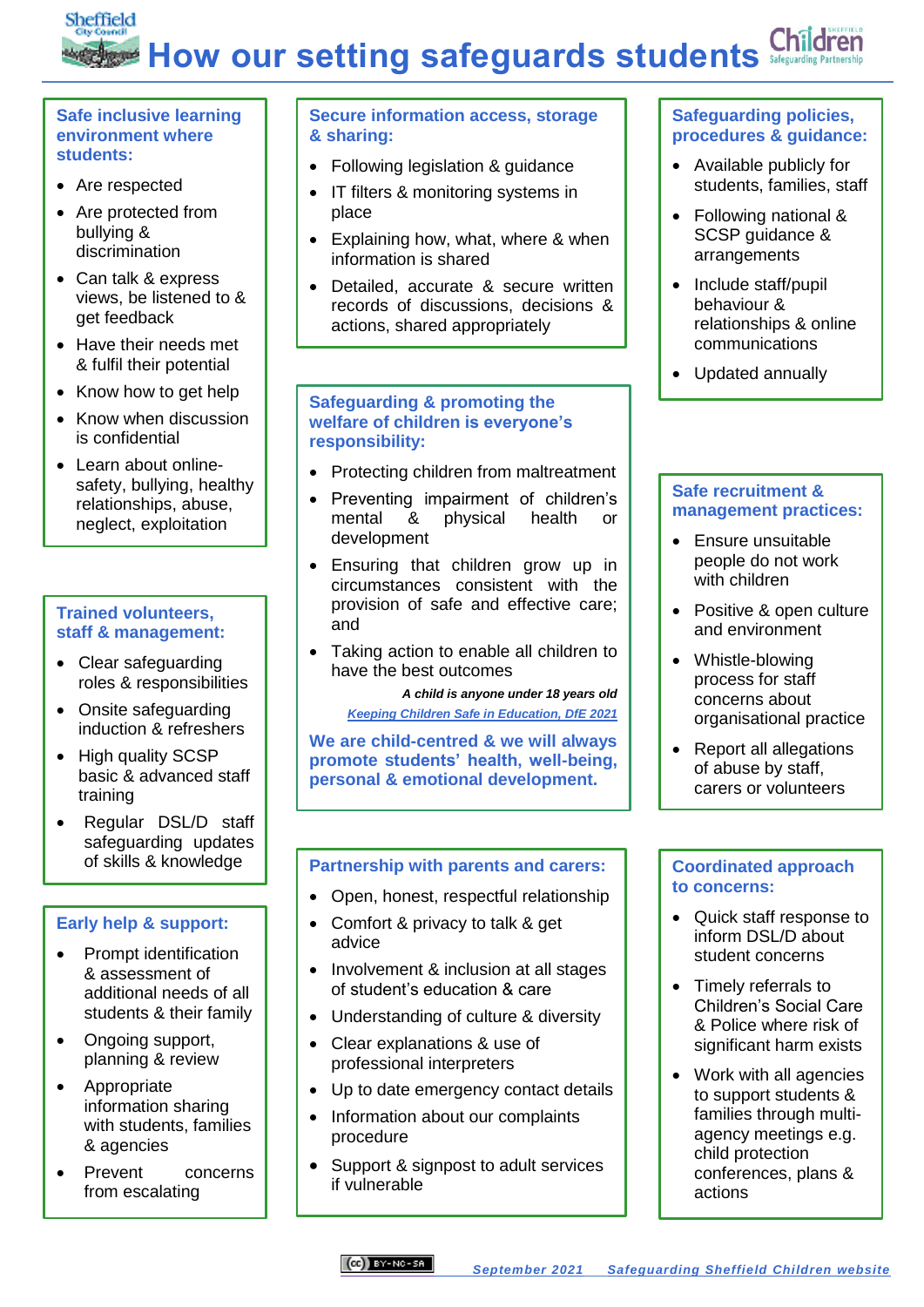Sheffield **How our setting safeguards students**

## **Talbot Specialist School**

If you have any concerns about a student at this setting please share this information with us straight away. Issues such as appearance, hygiene, behaviour, can be shared with teaching or support staff. Do not worry about reporting small matters – we would rather you tell us than miss a worrying situation.

**However, if you think that a student or an adult who cares for them has been or might be harmed; please talk to a member of our trained safeguarding team immediately (details below).** 

You can ask any member of staff to find them and speak to you about a confidential and urgent matter.

If you are unhappy with the way we have dealt with something, please tell us. If you wish to report it to us formally please use our complaints procedure or write directly to the Head Teacher or Chair of Governors.

A concern, allegation or disclosure of abuse involving someone working with children or adults in a paid or unpaid capacity **must** be reported directly to the Head Teacher, Principal or Senior Manager, unless it involves them and then it should be reported directly to the Chair of the Governing Body or Management Committee.

*This document can be laminated & given to parents, carers, supply staff & visitors at reception, to help them to identify your safeguarding team quickly & share information easily*

#### **Our Designated Safeguarding Lead is:**

Name: Karen Halford Their office is located behind the Main Reception Their tel. no is 0114 2507394 ext. 2043



#### **Our Designated Safeguarding Deputy is:**

Name: Jacqui Crewe Their office is located next to the Medical Room Their tel. no is 0114 2507394 ext. 2080 (Tues, Thurs, Fri)



#### **Our Designated Safeguarding Deputy is:**

Name: Georgia Lowe Their office is located next to the Medical Room Their tel. no is 0114 2507394 ext. 2081



**Our Designated Safeguarding Deputy is:**

Name: Frances Whittaker Their office is located next to the Medical Room Their tel. no is 0114 2507394 ext. 2080 (Mon, Weds)